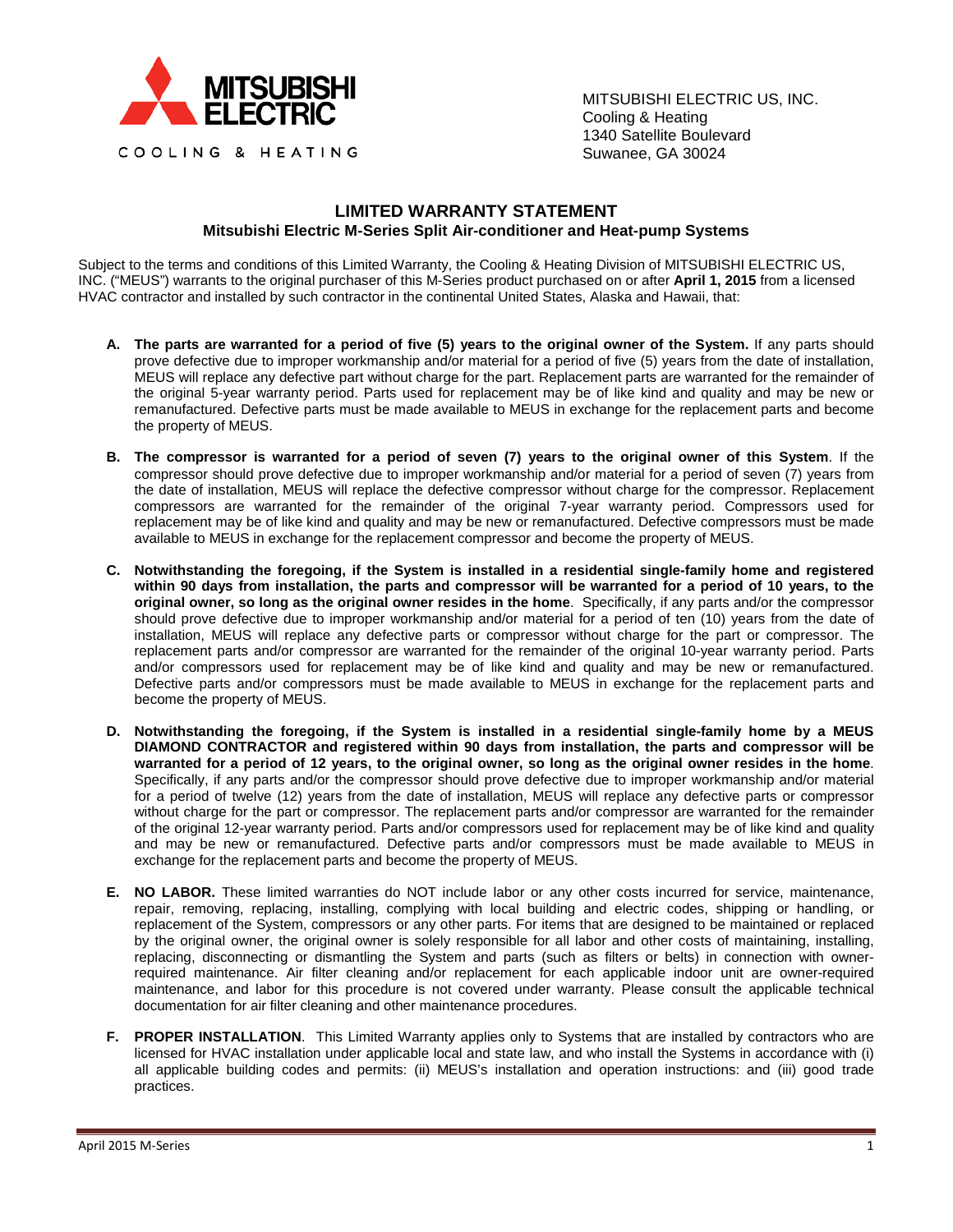

MITSUBISHI ELECTRIC US, INC. Cooling & Heating 1340 Satellite Boulevard Suwanee, GA 30024

**G. REGISTRATION**. To receive certain benefits under this Limited Warranty, as set forth in more detail above, the product must be registered within 90 days of installation. To register, the original owner may complete and return the postage-paid registration card by U.S. mail or may register the product online at [www.mitsubishicomfort.com.](http://www.mitsubishicomfort.com/) MEUS Diamond Contractors may submit product registration information online via the extranet portal. Residents of California or Quebec need not register the product to receive warranty benefits, but are encouraged to do so.

**BEFORE REQUESTING SERVICE,** please review the applicable technical documentation to insure proper installation and correct customer control adjustment for the System. If the problem persists, please arrange for warranty service.

## **1) TO OBTAIN WARRANTY SERVICE:**

- a. Contact the licensed contractor who installed the System or the nearest licensed contractor, dealer or distributor (whose name and address may be obtained on our website at [www.mehvac.com\)](http://www.mehvac.com/) of any defect within the applicable warranty time period.
- b. Proof of the installation date by a licensed contractor is required when requesting warranty service. Present the sales receipt, building permit or other document which establishes proof and date of installation. In the absence of acceptable proof, this Limited Warranty shall be deemed to begin one hundred twenty (120) days after the date of manufacture stamped on the System.
- c. This Limited Warranty applies only to Systems purchased on or after **April 1, 2015**, only while the System remains at the site of the original installation, and only to locations within the continental United States, Alaska and Hawaii.
- **2) THIS LIMITED WARRANTY DOES NOT COVER:** property damages, malfunction or failure of the System, or personal injury caused by or resulting from: (a) accident, abuse, negligence or misuse; (b) operating the System in a corrosive or wet environment, including those containing chlorine, fluorine or any other hazardous or harmful chemicals or environmental factors, including sea- or salt-water; (c) installation, alteration, repair or service by anyone other than a licensed contractor or other than pursuant to the manufacturer's instructions; (d) improper matching of System components; (e) improper sizing of the System; (f) improper or deferred maintenance contrary to the manufacturer's instructions; (g) physical abuse to or misuse of the System (including failure to perform any maintenance as described in the Operation manual such as air filter cleaning, or any System damaged by excessive physical or electrical stress; (h) Systems that have had a serial number or any part thereof altered, defaced or removed; (i) System used in any manner contrary to the Operation Manual; (j) freight damage; or (k) damage caused by force majeure or other factors such as power surge damage caused by lightning and fluctuations in or interruptions of electrical power.
- **3) THIS LIMITED WARRANTY ALSO EXCLUDES**: (a) SERVICE CALLS WHERE NO DEFECT IN THE SYSTEM COVERED UNDER THIS WARRANTY IS FOUND: (b) System installation or set-ups; (c) Adjustments of user controls; (d) Systems purchased or installed outside the continental United States, Alaska and Hawaii; or (e) Systems purchased or installed prior to **April 1, 2015**. Consult the operating instructions for information regarding user controls.
- **4)** This Limited Warranty shall not be enlarged, extended or affected by, and no obligation or liability shall arise or grow out of, MEUS providing, directly or indirectly, any technical advice, information and/or service to original owner in connection with the System.
- **5) EXCEPT AS OTHERWISE PROVIDED IN THIS LIMITED WARRANTY, MEUS MAKES NO OTHER WARRANTIES OF ANY KIND WHATSOEVER REGARDING THE SYSTEM. MEUS DISCLAIMS AND EXCLUDES ALL WARRANTIES NOT EXPRESSLY PROVIDED HEREIN AND ALL REMEDIES WHICH, BUT FOR THIS PROVISION, MIGHT ARISE BY IMPLICATION OR OPERATION OF LAW, INCLUDING, WITHOUT LIMITATION, THE IMPLIED WARRANTIES OF MERCHANTABILITY, NON-INFRINGEMENT OF THIRD PARTY RIGHTS, AND OF FITNESS FOR ANY PARTICULAR PURPOSE. NO ONE IS AUTHORIZED TO CHANGE THIS LIMITED WARRANTY IN ANY RESPECT OR TO CREATE ANY OTHER OBLIGATION OR LIABILITY FOR MEUS IN CONNECTION WITH THE SYSTEM. MEUS DISCLAIMS ALL LIABILITY FOR THE ACTS, OMISSIONS AND CONDUCT OF ALL THIRD PARTIES (INCLUDING, WITHOUT LIMITATION, THE INSTALLING CONTRACTOR) IN CONNECTION WITH OR RELATED TO THE SYSTEM.**
- **6) UNDER NO CIRCUMSTANCES SHALL MEUS BE LIABLE FOR ANY INDIRECT, INCIDENTAL, SPECIAL, PUNITIVE OR CONSEQUENTIAL DAMAGES INCLUDING, WITHOUT LIMITATION, INFRINGEMENT OF THIRD PARTY RIGHTS, LOST GOODWILL, LOST REVENUES OR PROFITS, WORK STOPPAGE, SYSTEM FAILURE, IMPAIRMENT OF OTHER GOODS, COSTS OF REMOVAL AND REINSTALLATION OF THE SYSTEM, LOSS OF USE, INJURY TO**